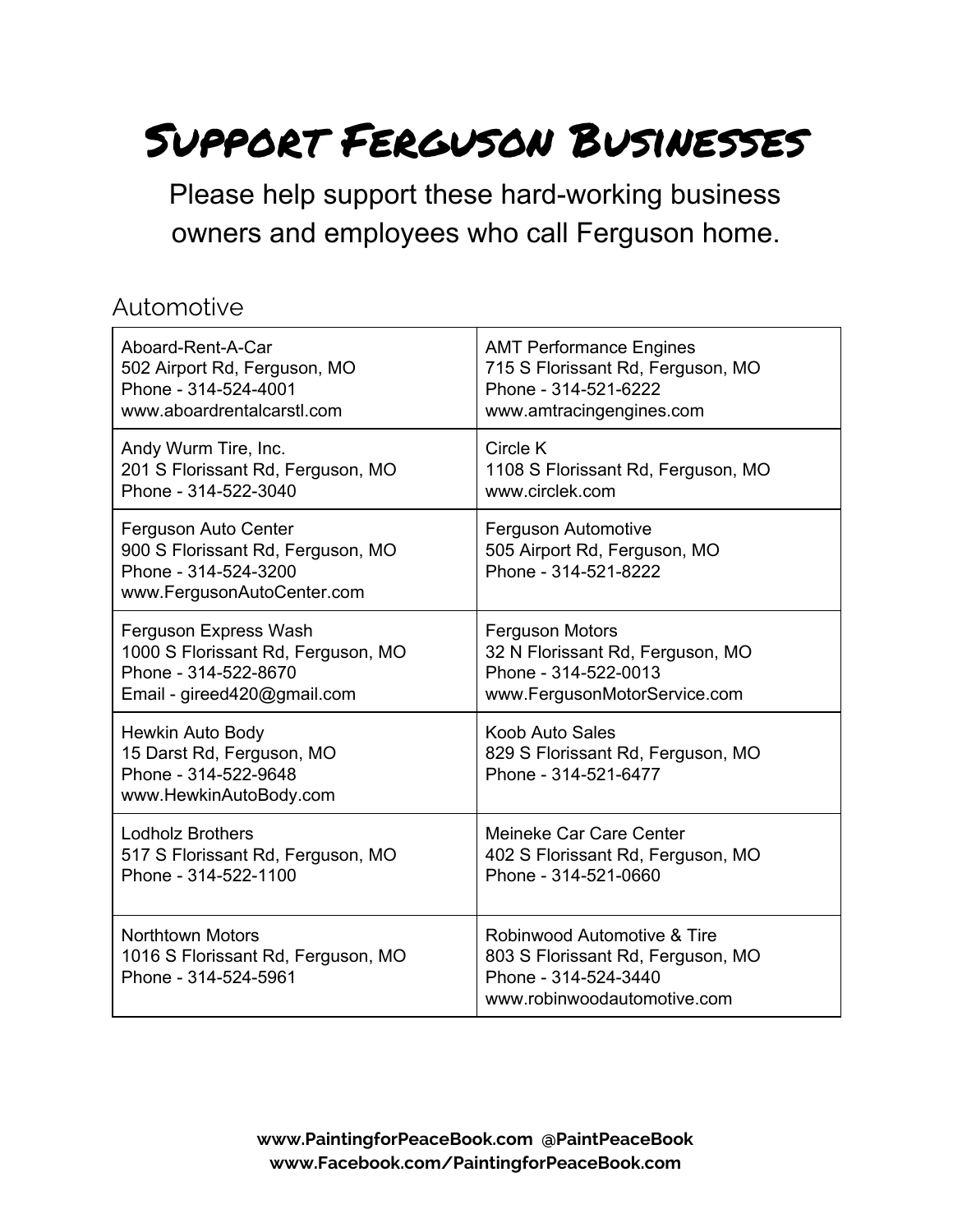#### **Re[s](http://www.google.com/url?q=http%3A%2F%2Ffergusoncitywalk.com%2Flisting_types%2Ffood%2F&sa=D&sntz=1&usg=AFQjCNHSvTj0yilGqXDC6uyow1bQaARFgQ)taurants**

| Cathy's Kitchen<br>250 S Florissant Rd, Ferguson, MO<br>Phone - 314-524-9200                                        | Celebrity Soul Food, LLC<br>103 N Harvey Av, Ferguson, MO<br>Phone - 314-521-0310<br>www.celebritysoulfood.com |
|---------------------------------------------------------------------------------------------------------------------|----------------------------------------------------------------------------------------------------------------|
| <b>Chinese Express</b><br>718 S Florissant Rd, Ferguson, MO<br>Phone - 314-524-7565                                 | <b>Cork Wine Bar</b><br>423 S Florissant Rd, Ferguson, MOPhone -<br>314-521-9463<br>www.corkwinebarstl.com     |
| Cosi Dolci<br>425 S Florissant Rd, Ferguson, MO<br>Phone - 314-799-2157<br>www.cose-dolci.com                       | Drake's Place<br>701 S Florissant Rd, Ferguson, MO                                                             |
| El Palenque Mexican Restaurant & Cantina                                                                            | Faraci Pizza                                                                                                   |
| 254 S Florissant Rd, Ferguson, MO                                                                                   | 520 S Florissant Rd, Ferguson, MO                                                                              |
| Phone - 314-524-6200                                                                                                | Phone - 314-524-2675                                                                                           |
| <b>Ferguson Brewing Company</b>                                                                                     | Ferguson Chop Suey, Inc.                                                                                       |
| 418 S Florissant Rd, Ferguson, MO                                                                                   | 63 N Florissant Rd, Ferguson, MO                                                                               |
| Phone - 314-521-2220                                                                                                | Phone - 314-521-8300                                                                                           |
| <b>Ferguson Farmers Market</b>                                                                                      | Imo's Pizza                                                                                                    |
| 20 S Florissant Rd, Ferguson, MO                                                                                    | 510 Airport Rd, Ferguson, MO                                                                                   |
| Phone - 314-324-4298                                                                                                | Phone - 314-522-9000                                                                                           |
| Marley's Bar & Grill                                                                                                | Mimi's Subway Bar                                                                                              |
| 500 S Florissant Rd, Ferguson, MO                                                                                   | 46 N Florissant Rd, Ferguson, MO                                                                               |
| Phone - 314-524-3277                                                                                                | Phone - 314-524-6009                                                                                           |
| <b>New Chinese Gourmet</b><br>42 S Florissant Rd, Ferguson, MO<br>Phone - 314-522-0026<br>www.newchinesegournet.com | Popeyes<br>20 Airport Rd, Ferguson, MO<br>Phone - 314-521-9599                                                 |
| Queens House, LLC                                                                                                   | <b>Quiznos Sub</b>                                                                                             |
| 130 S Florissant Rd, Ferguson, MO                                                                                   | 256 S Florissant Rd, Ferguson, MO                                                                              |
| Phone - 314-521-0208                                                                                                | Phone - 314-521-8080                                                                                           |
| Savoy Banquet Center                                                                                                | <b>Spencers Bakery</b>                                                                                         |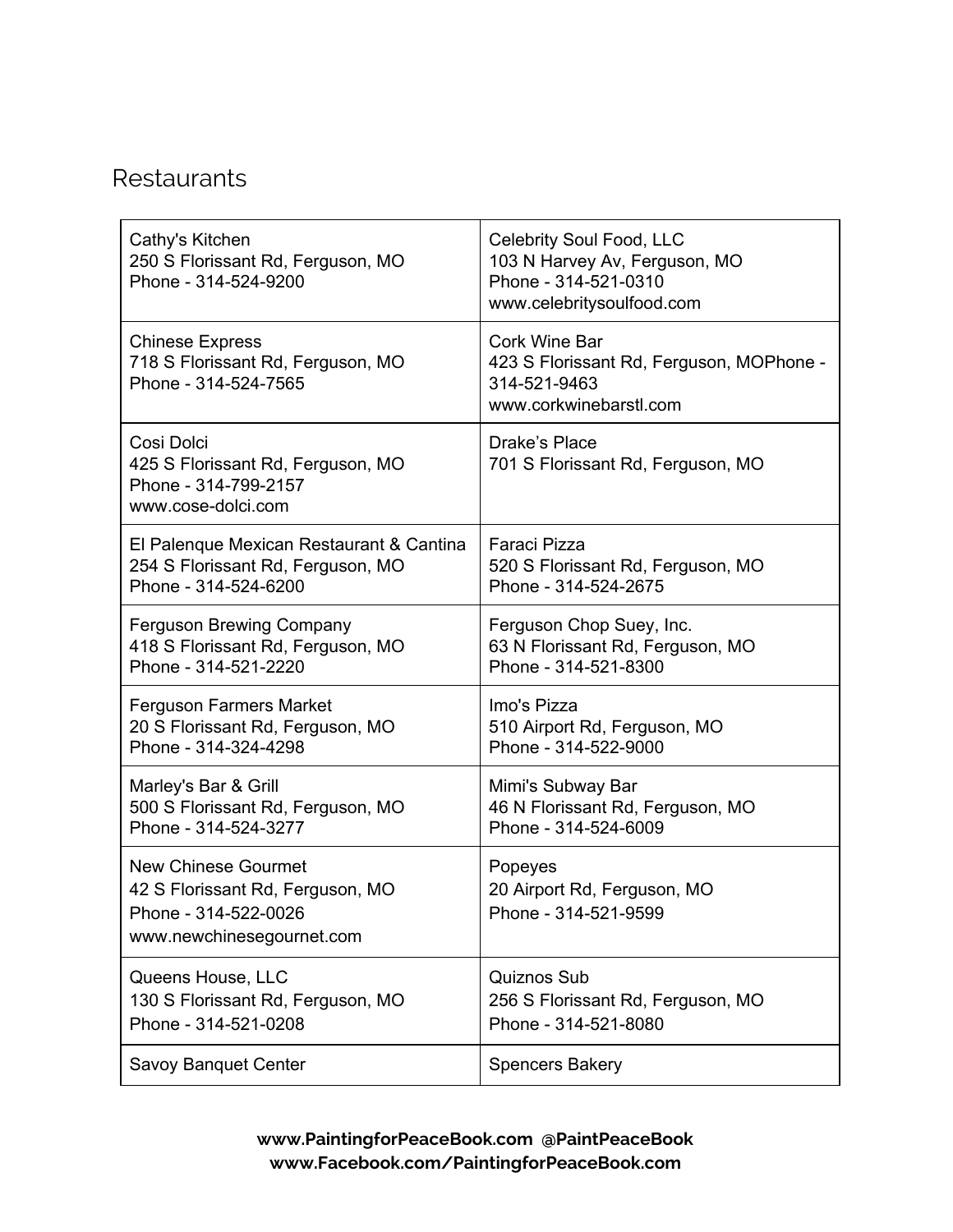| 119 S Florissant Rd, Ferguson, MO | 100 Church St, Ferguson, MO       |
|-----------------------------------|-----------------------------------|
| Phone - 314-521-4500              | Phone - 314-521-0259              |
| St. Louis Fish Chicken and Grill  | <b>Subway Sandwich Shop</b>       |
| 200 N Florissant Rd, Ferguson, MO | 151 S Florissant Rd, Ferguson, MO |
| Phone - 314-524-3474              | Phone - 314-524-1011              |
| The Corner Coffee House           | The Whistle Stop                  |
| 100 N Florissant Rd, Ferguson, MO | 1 Carson Rd, Ferguson, MO         |
| Phone - 314-521-4600              | Phone - 314-521-1600              |
| Vincenzo's Italian Ristorante     | Bobo's Pizza, LLC                 |
| 242 S Florissant Rd, Ferguson, MO | 14 Church St, Ferguson, MO        |
| Phone - 314-524-7888              | Phone - 314-315-5255              |
| www.vincenzosstl.com              | www.bobosfundraising.com          |

## Retail & Specialty Shops

| 309 Antiques<br>309 S Florissant Rd, Ferguson, MO<br>Phone - 314-524-9400                                         | Aaron Rents Inc.<br>199 N Florissant Rd, Ferguson, MO<br>Phone - 314-521-4050<br>www.Aarons.com                   |
|-------------------------------------------------------------------------------------------------------------------|-------------------------------------------------------------------------------------------------------------------|
| Corners Frameshop & Gallery<br>4 S Florissant Rd, Ferguson, MO<br>Phone - 314-495-7452<br>www.cornerframeshop.com | <b>Dollar Tree</b><br>77 N Florissant Rd, Ferguson, MO<br>Phone - 314-521-9081                                    |
| Ferguson Bicycle Shop<br>429 S Florissant Rd, Ferguson, MO<br>Phone - 314-315-4940<br>www.fergusonbicycleshop.com | Ferguson Hardware, LLC<br>103 S Florissant Rd, Ferguson, MO<br>Phone - 314-522-1531<br>fergusonhardware@gmail.com |
| <b>Geraldine Florist</b><br>615 S Florissant Rd, Ferguson, MOPhone -<br>314-521-1107                              | Honey & Sweetie's Design and Desserts<br>10 Church St, Ferguson, MO<br>Phone - 314-942-2255                       |
| Kirby Company of Ferguson<br>916 S Florissant Rd, Ferguson, MO:                                                   | <b>Nemesis Furniture Gallery</b><br>27 S Florissant Rd, Ferguson, MO<br>Phone - 314-925-0660                      |
| R&R Mini Mart & Liquor<br>603 Airport Rd, Ferguson, MO                                                            | Walgreens<br>190 N Florissant Rd, Ferguson, MO<br>Phone - 314-521-4518                                            |

**www.PaintingforPeaceBook.com @PaintPeaceBook www.Facebook.com/PaintingforPeaceBook.com**